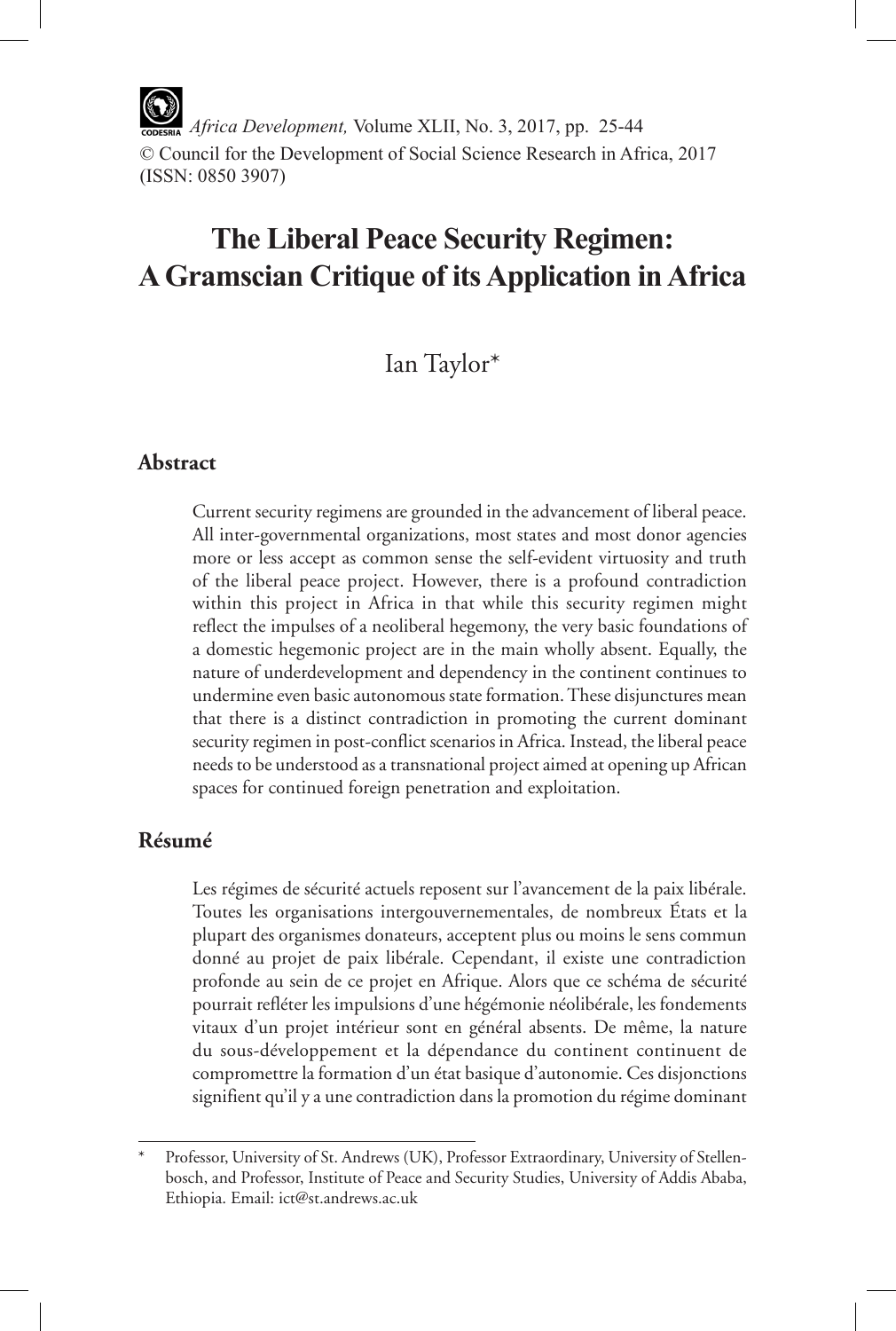de sécurité dans les scénarios post-conflit en Afrique. Au lieu de cela, la paix libérale doit être comprise comme un projet transnational visant à ouvrir des espaces africains pour la mobilité continue des étrangers et l'exploitation.

The promotion of the liberal peace as a security regimen and as an integral part of external attempts at peacebuilding, reflects the hegemony within the developed world *vis-à-vis* the best way to organize the polity. Hegemony here is understood to be ideological and moral leadership of society (Gramsci 1971). It is reflected when 'a certain way of life and thought is dominant [and when] one concept of reality is diffused throughout society in all its institutional and private manifestations, informing with its spirit all taste, morality, customs, religious and political principles' (Williams 1960:587). In short, 'The concept of hegemony… means political leadership based on the consent of the led, a consent which is secured by the diffusion and popularisation of the world view of the ruling class' (Bates 1975:352).

The intellectual origins of the liberal peace are found in the peace research literature, with figures such as Johan Galtung (see e.g. Galtung 1975). A basic precept of this work is that there is a difference between what is called negative peace and positive peace. Negative peace is simply the absence of direct conflict, whilst positive peace seeks to address the *structural* causes of violence. These ideas can be found in the current liberal peace agenda, where stopping war is no longer adequate. Rather, crafting an ostensible longterm and sustainable positive peace is the goal. This has unavoidably meant that post-conflict management within Africa requires close engagement to transform the socio-economic conditions of the affected country. Inevitably, the two overlapping spheres of capitalist societies, 'political society' (which governs through force) and 'civil society' (which governs via consent) are intimately involved. Manufacturing the liberal peace is achieved through the execution of a security regimen, which constitutes a particular vision of positive peace, which might be briefly summarized as the creation of a liberal democracy; the growth of 'civil society', the promotion of liberal human rights and the support for market liberalization (Ramsbotham 2000). This article aims to examine some key contradictions in the imposition of the liberal peace as a security regimen in Africa.

# **The Liberal Peace Defined**

The liberal peace is composed of various gradations: the victor's peace, where the victor's terms are forced upon the vanquished; the constitutional peace, based on the Enlightenment; institutionalized peace; and civil peace, grounded in civil society peace (Richmond 2005). All four depend on external interventions, elevating external actors to an omnipresent (if not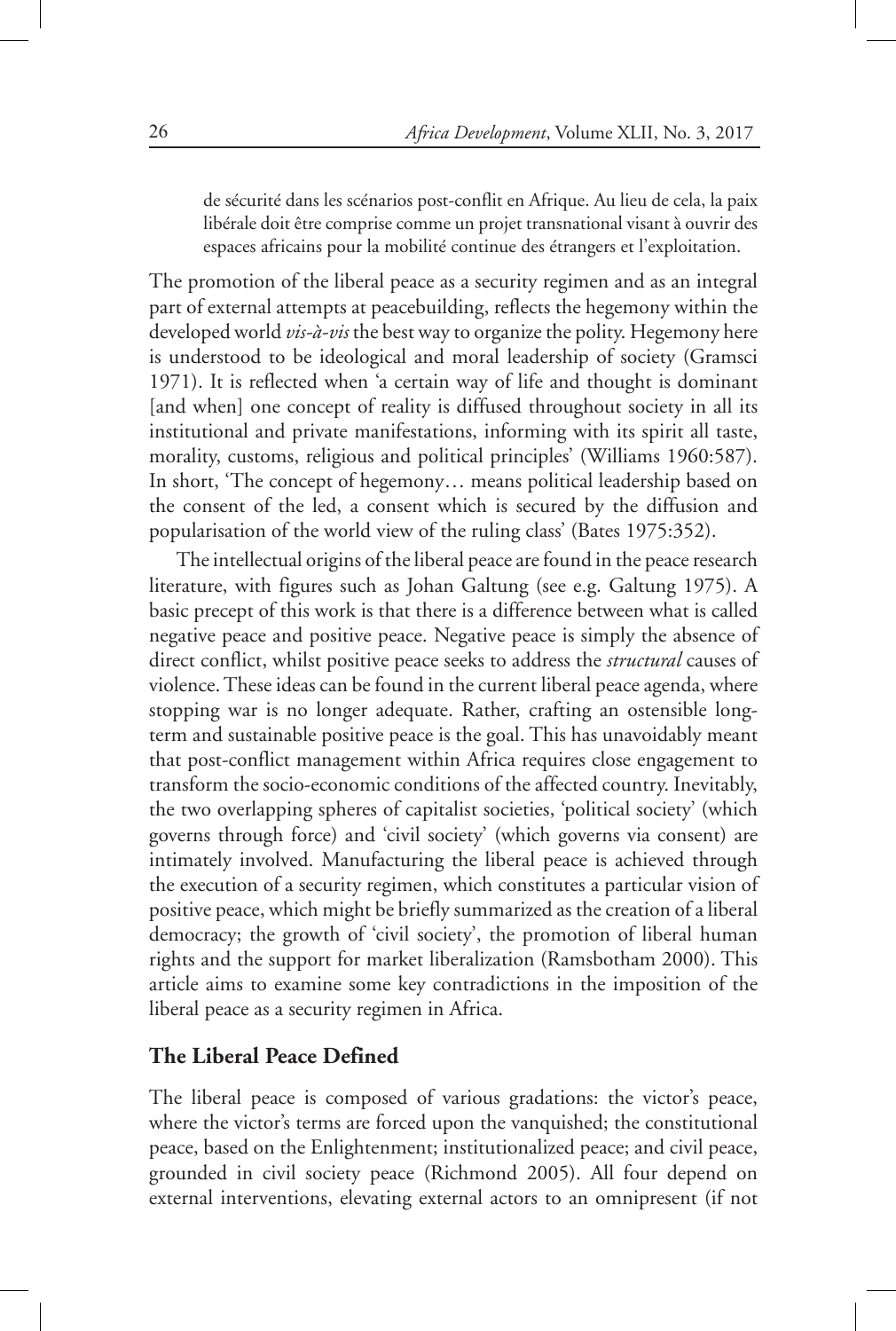omnipotent) position. The variants of the liberal peace serve as discourses that often silence discussion of other alternatives and place the options elevated by the capitalist core at the heart of any dialogue. In Africa this has meant that African input into the construction of peace has often been subsumed and/or sidelined and ignored, with the imposition of Western notions of what constitutes 'real' peace – the liberal peace, in other words – achieving unquestioned status.

This project reflects the hegemony of liberal values that reigns in global politics. All inter-governmental organizations, as well as Western states and donor agencies, more or less accept as common sense the self-evident virtuosity and truth of the liberal peace project. This hegemony is reinforced and amplified by fact that the liberal peace is the foundation upon which the International Financial Institutions (IFIs) operate. This normative agenda is equally dominant within the United Nations system, with a broad consensus on what peacebuilding is, as well as what constitutes the fundamentals of any sustainable peace. All of this fosters an intellectual climate at the policy level in which the basic assumptions of what is effectively a security regimen go unproblematized, indeed are hegemonic. The key hypotheses behind the liberal peace and its security regimen fit with this situation and are deemed virtually unquestionable.

The current agenda advanced by the main actors in any peacebuilding initiative in Africa is premised on the notion that liberalization i.e. liberal democracy and the 'free market' will facilitate positive peace. In this formulation, external actors are granted a pivotal role in wholesale attempts at societal transformation. It can be said that 'peacebuilding is in effect an enormous experiment in social engineering – an experiment that involves transplanting Western models of social, political, and economic organization into war-shattered states in order to control civil conflict: in other words, pacification through political and economic liberalization' (Paris 1997: 56). This has taken on an evangelistic fervour in most Western capitals. Indeed, as Eric Hobsbawm asserted:

We [the West] are at present engaged in what purports to be a planned reordering of the world by the powerful states…. The rhetoric surrounding this crusade implies that the system is applicable in a standardised (Western) form, that it can succeed everywhere, that it can remedy today's transnational dilemmas, and that it can bring peace rather than sow disorder. It cannot (Hobsbawm 2007:115).

This conceived reorganization of the world by the West is what Samir Amin has described as the 'liberal virus' (Amin 2005). In the context of post-conflict reconstruction efforts, this virus however is promoted as the cure for all ills.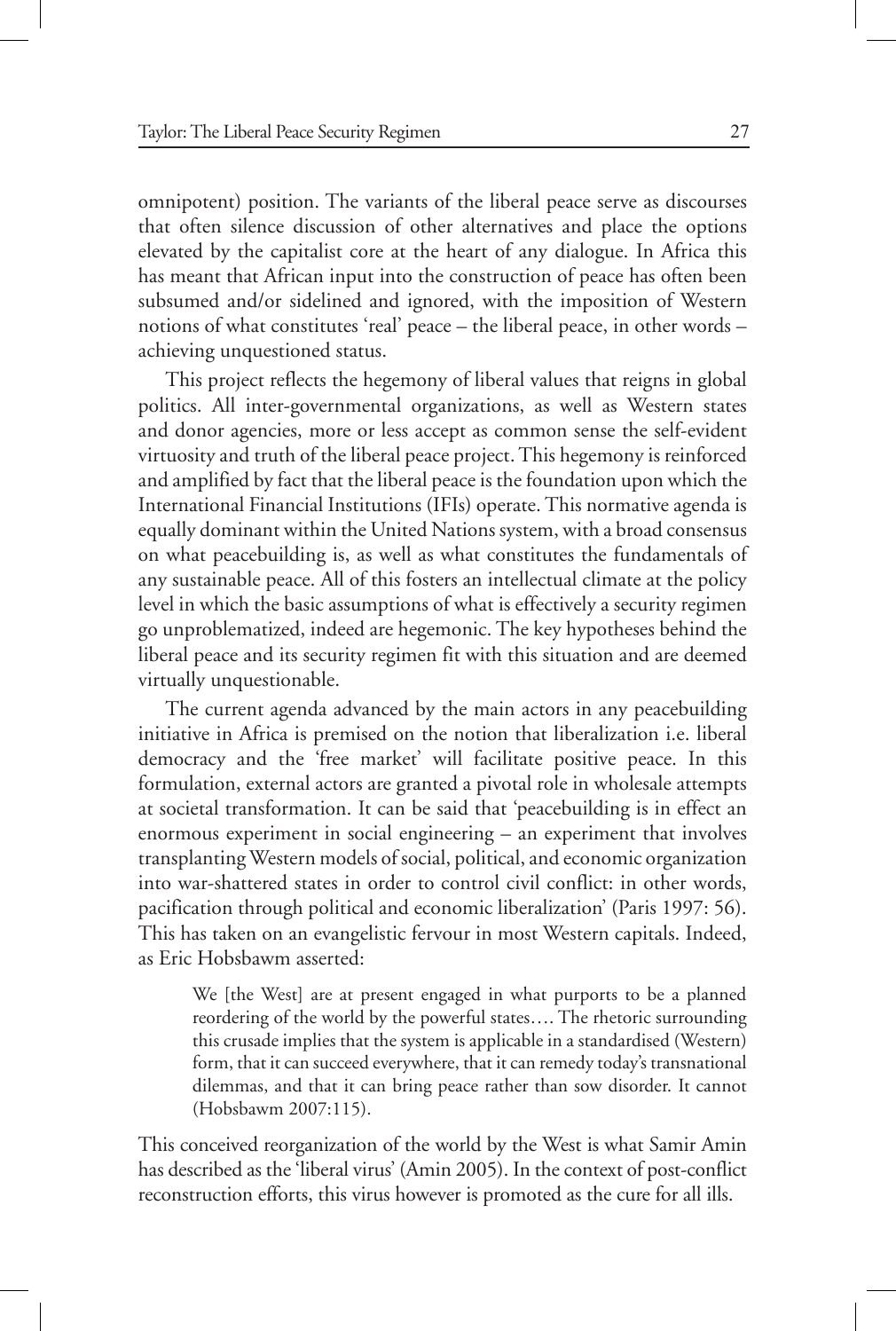However, the sort of policies being advanced as part of the liberal peace in post-conflict spaces cannot be readily implemented on populations in normal circumstances where popular resistance might disturb the process. Privatization, the 'free market' and other elements of the dominant discourse rather tends to stimulate greater societal dislocation, alongside exploitation, growing inequality and other pathologies. Two twin processes are thus required: a deeply traumatized population that is in a state of vulnerability and a form of politics that insulates elites from societal pressures and dissipates resistance. I shall first discuss the former element, before moving on to how 'democratic politics' in post-conflict spaces is the actual antithesis to self-realization by societies emerging from war.

#### **Shock and Awe**

Naomi Klein's *The Shock Doctrine* (2007) makes a compelling argument that societies emerging out of traumatic experiences, be they natural disasters, wars or major economic crises, are more prone to the implementation of neoliberalism than other social orders. Klein asserts that because of the intrinsic social contradictions inherent within neoliberal policies, political turmoil and a disoriented citizenry that spring from processes such as war may act as coercive pretexts for implementing neoliberal reforms, the type of which most of the affected public would in general reject under 'normal' conditions. Klein demonstrates that neoliberalism has continually been applied in the absence of the compliance of the governed by taking advantage of a range of types of national 'shock therapies'. To dazed populations emerging out of conflict, governments in league with external actors are more able to force through radical (and in due course damaging) 'free market' policies that would never otherwise be put up with.

In post-conflict spaces, what is presented to the IFIs and the UN system is a *tabula rasa* upon which the promoters of neoliberal capitalism believe their programmes can be implemented with minimal resistance. Klein uses the examples of Chile under Pinochet, Argentina under the military juntas, post-apartheid South Africa, post-Solidarity Poland, Russia under Yeltsin, the 'reconstruction' of Iraq post the US invasion, Sri Lanka after the tsunami and New Orleans post-Katrina. I suggest that we might also regard post-conflict spaces in Africa as fitting with Klein's thesis and as offering the proponents of neoliberalism a great opportunity to reconstitute society along approved lines. What we see in such countries is a de-patterning of societies caused by war and this facilitates attempts to remake them from scratch.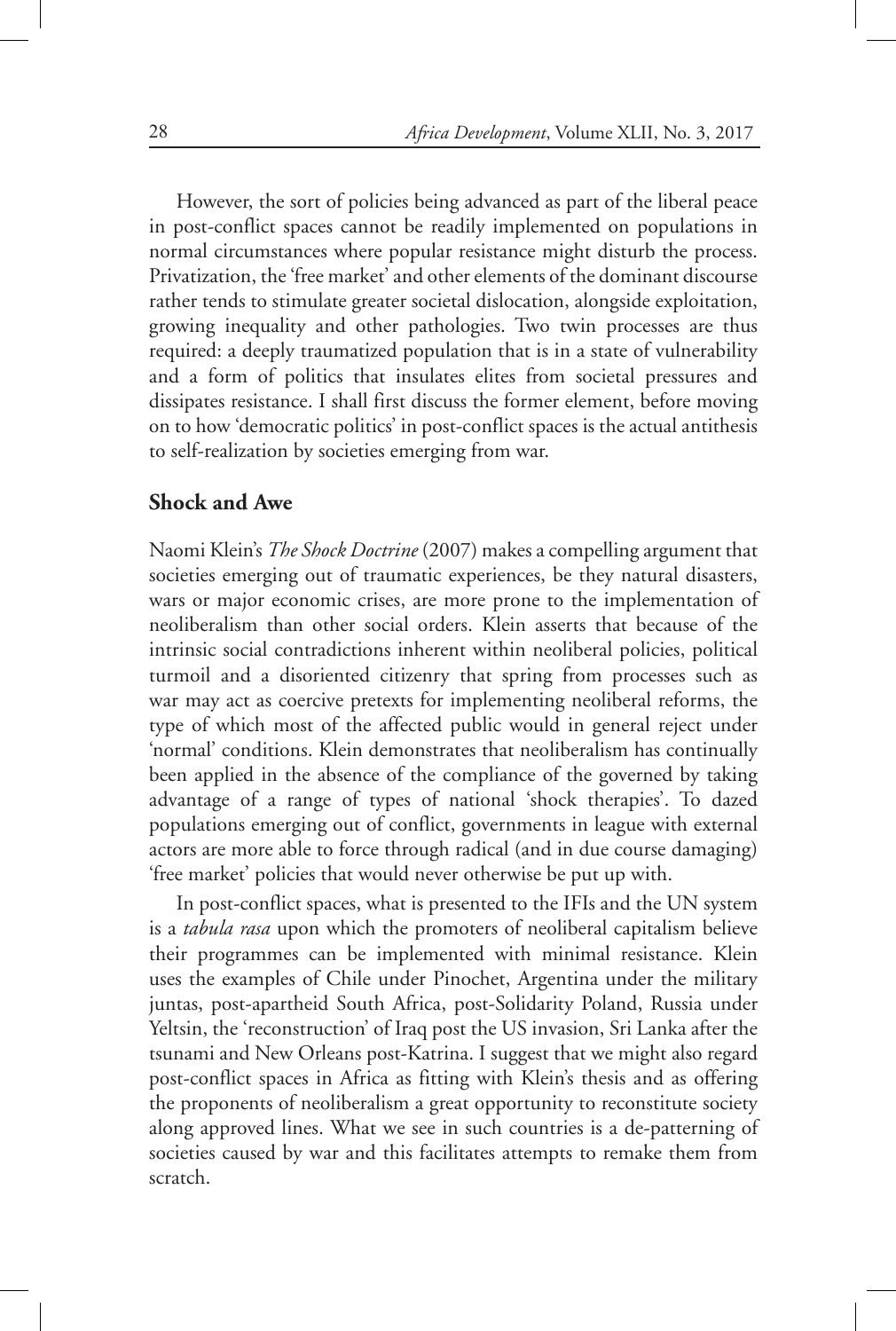After all, Milton Friedman (1962) wrote in his preface to *Capitalism and Freedom* that 'Only a crisis – actual or perceived – produces real change ... our basic function [is] to develop alternatives to existing policies, to keep them alive and available until the politically impossible becomes politically inevitable'. The politically impossible, in Friedman's calculations, is for the state to vacate as much of the public space as possible, the economy in particular. As part of this project, governments must eliminate the rules and regulations (labour rights, safety standards etc.) that may reduce profit accumulation. Secondly, any state activity that the private sector *could* be running at a profit *should* be privatized. This includes health care and education and may be extended into other social realms. Thirdly, state spending on social programmes should be considerably reduced. As such policies are intrinsically destabilizing and deeply unpopular, the opening that a conflict affords those in favour of such measures is immeasurably valuable. This is recognized by USAID's Bureau for Democracy, Conflict, and Humanitarian Assistance for example, which states that 'In support of US foreign policy, the Office of Transition Initiatives (OTI) seizes emerging windows of opportunity in the political landscape' in traumatized societies (USAID 2017). As part of the attempt to remake societies in crisis along neoliberal lines, as per Klein's thesis, there is a need to insulate the elites imposing such programmes from popular resistance. This is where 'democracy' comes in.

# **The 'Democratic Agenda'**

Within the liberal peace security regimen, the discourse of 'democracy' has been central. Until the end of the Cold War, authoritarian and dictatorial styles of government were often seen as prerequisites for security in Africa (read: Western interests), hence Western support for a litany of brutal dictatorships across the continent was widespread. However, since the latter part of the 1980s, and after a much-hyped 'wave of democracy' washed over the continent, liberal democracy is now seen as the panacea for all of Africa's ills. Most mainstream analyses have taken for granted a specific definition of democracy, taking Western models of liberal democracy as the normative standard by which democratization processes can be evaluated. This is then unthinkingly and teleologically transposed onto Africa (see e.g. Harkness 2015). What such analyses share is an extremely naive assumption that procedural models of electoral activities constitute 'democratization'. Such a preoccupation with the technical formulae fits with the agenda being advanced by Western actors, whose political repertoire is dominated by references to 'good governance' as the foundation of the liberal peace.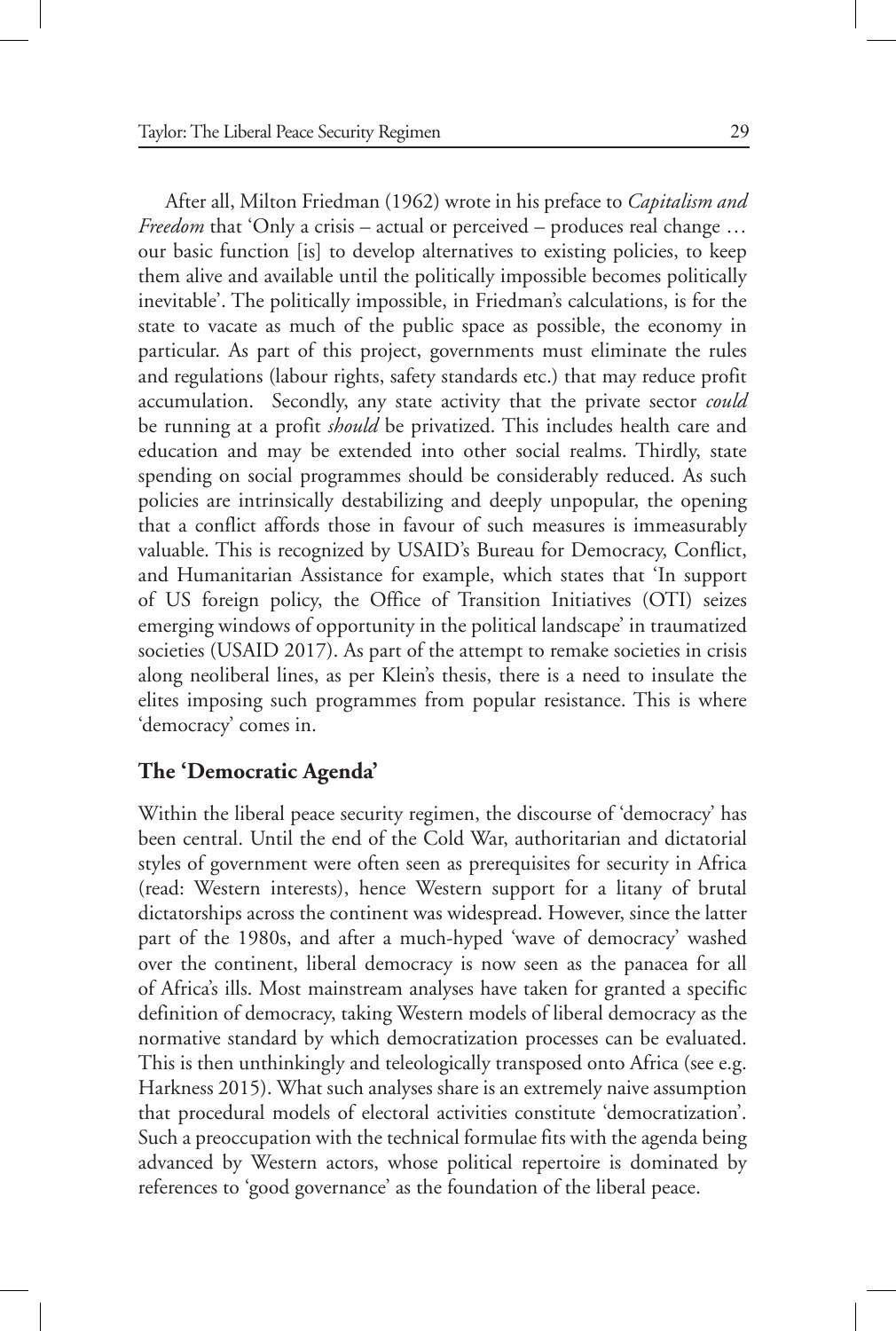However, this 'good governance' agenda comprises only very hollow democratic institutional forms (if existing at all), crafted to advance a specific type of democracy harmonious with the further promotion of capitalist liberalization (Abrahamsen 2000). Yet the type of neoliberal precepts that underpin the contemporary liberal peace project helps contribute to a continuation of profoundly undemocratic systems. This is quite deliberate and understandable given that 'struggles for popular democracy around the world are profound threats to the privileges of US-led Northern elites and their junior counterparts in the South' (Robinson 1996:649).

A means by which struggles against the imposition of key precepts of the liberal peace and privileged internal and external interests can be defended is required from the elite perspective. In the context of neoliberal reforms, whereby the state is 'rolled back', traditional forms of social control need to be reinvented and consent secured alongside coercion. This consensual mechanism of social control is part and parcel of the globalizing neoliberal economic project, adding legitimacy via liberal democratic systems to a specific economic (though not necessarily developmental) model. For Graf (1996:41), 'Democratisation nowadays has become … a hegemonic discourse allowing the North to define the South in its own image'. In support, Hyden (1997:236) avers that 'support for [democratization] efforts in Africa is part of a global strategy to promote "Western" values and institutionalise political regimes that are likely to be non-belligerent and generally positive towards the realisation of the liberal paradigm'.

Indeed, 'the framing and circumscribing of democratic thought and discourse in terms of the precepts of polyarchy can be understood as an effort by core state elites to solidify and stabilise the hegemony which safeguards their positions of power and privilege' within the global economy (Neufeld 1999).<sup>1</sup> Polyarchy aims to soothe the social and political pressures that are created by the neoliberal order and creates a state of 'low intensity democracy' (Gills, Rocamora and Wilson 1993). Such an analysis echoes the assertion that 'the construction of a corporate-dominant order would … require the neutralisation of social forces precipitating persistent and effective questioning of the established order' (Harrod 1997:108). By its very nature, polyarchy dissipates the energies of those marginalized by the ongoing order into parliamentary procedures that are in themselves acted out by political fractions whose power and prestige are dependent on the polyarchical model.

Furthermore, polyarchy is based on a conscious divorce of 'economics' from 'politics' (at a time when neoliberalist impulses push for a greater interpenetration of the two, if not a domination of the former over the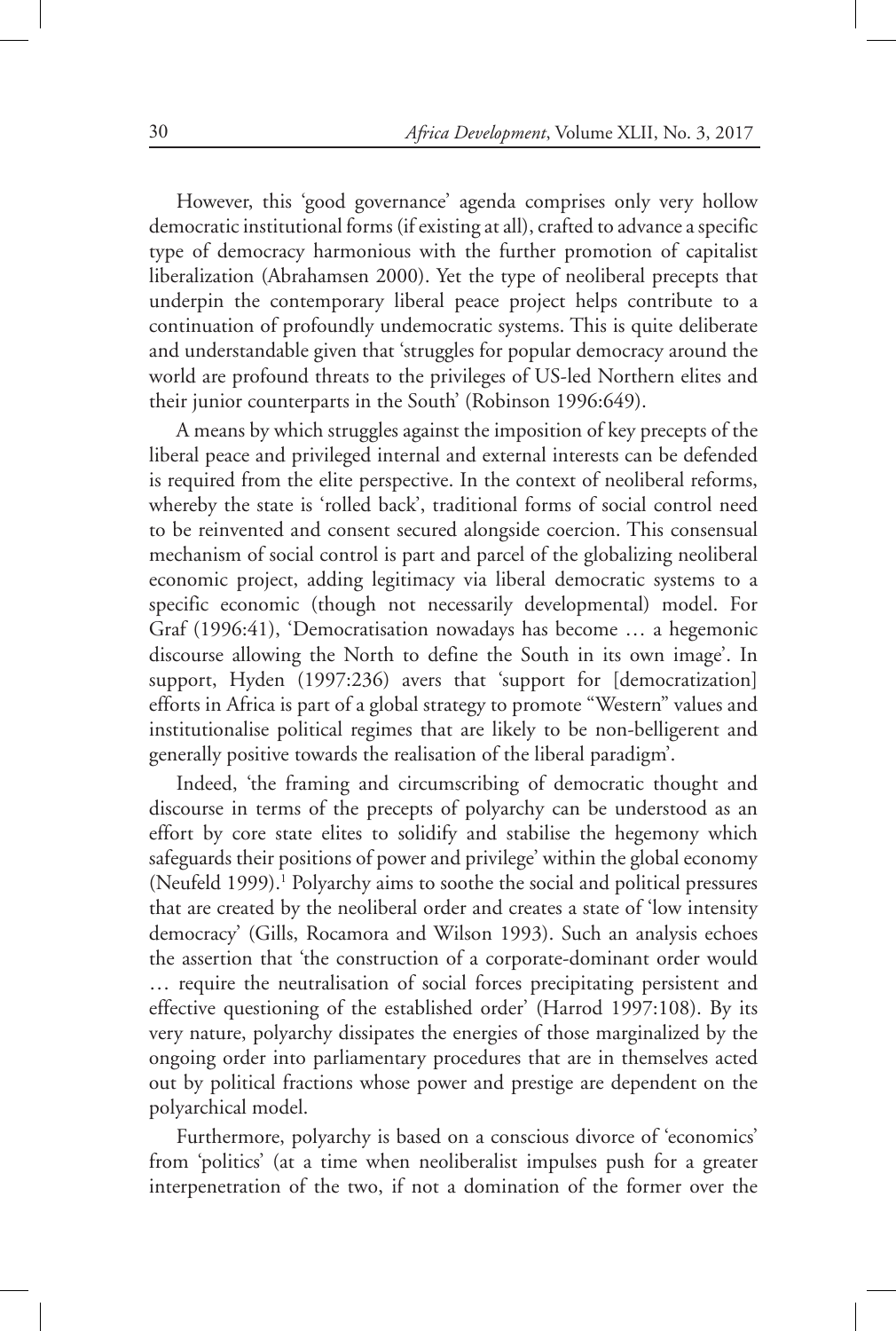latter). By doing so, the polyarchical process limits itself to the 'purely political' except on assenting or dissenting over trivial modifications to macro-economic policy. As Bukovansky (2007:181) notes,

Liberal democracy is often presented as a technical prescription for curing a host of ills, rather than as a political value to be debated and adapted to particular conditions. Use of the term 'technical assistance' to describe a broad array of policies designed to disseminate proper institutional forms from the liberal core to the non-liberal or quasi-liberal periphery is symbolic of the prevailing wisdom. Sending advisors who show local authorities how to set up elections or courts or banking systems is presented as a *technical* rather than a *political* act. Calling such dissemination of ideas 'technical' links them to science and engineering, rather than politics and ethics. It gives them an aura of value-neutrality and scientific validity.

Through this process, the type of politico-economic arrangements being crafted as part of the liberal peace are legitimized – after all, suffrage has been universalized and hence grievances are remedied via the ballot box, not mass action or self-development:

[T]he combination of economic and political liberalism [in polyarchy] is … not democracy per se … but that is not the point; the point is that the dominant discourse has determined that it is. And of course economic liberalism is but another term for capitalism, so that capitalism appears as the economic face of democracy, thus downplaying the negative associations, in the South, between capitalism and imperialism and collapsing the elite ideological construct into [an] amorphous but demagogically effective concept of democracy (Graf 1996:44).

This process acts to bolster the structural position of those African political elites that enjoy the status and trappings of power through involvement in this arrangement. Their activities are shifted away from active democratic intercourse with their constituencies and further and further towards identification and solidarity with external actors. Post-conflict spaces are of interest in this process as it is here that we might observe – via the imposition of the liberal peace project – the imperialist nature of neoliberalism at its most naked with regard to the security regimens that are implemented. Here, imperialism 'is defined not by the export of capital, but by the export of *capitalism*: the social relations of production that define it and institutions devised to promote and sustain them. Second, as the central role of the UN suggests, it is led not by states but by international organizations committed to capitalism as a *global project*' (Cammack 2006:230). Embedding these policies in post-conflict spaces is at the heart of the liberal peace security regimen in Africa.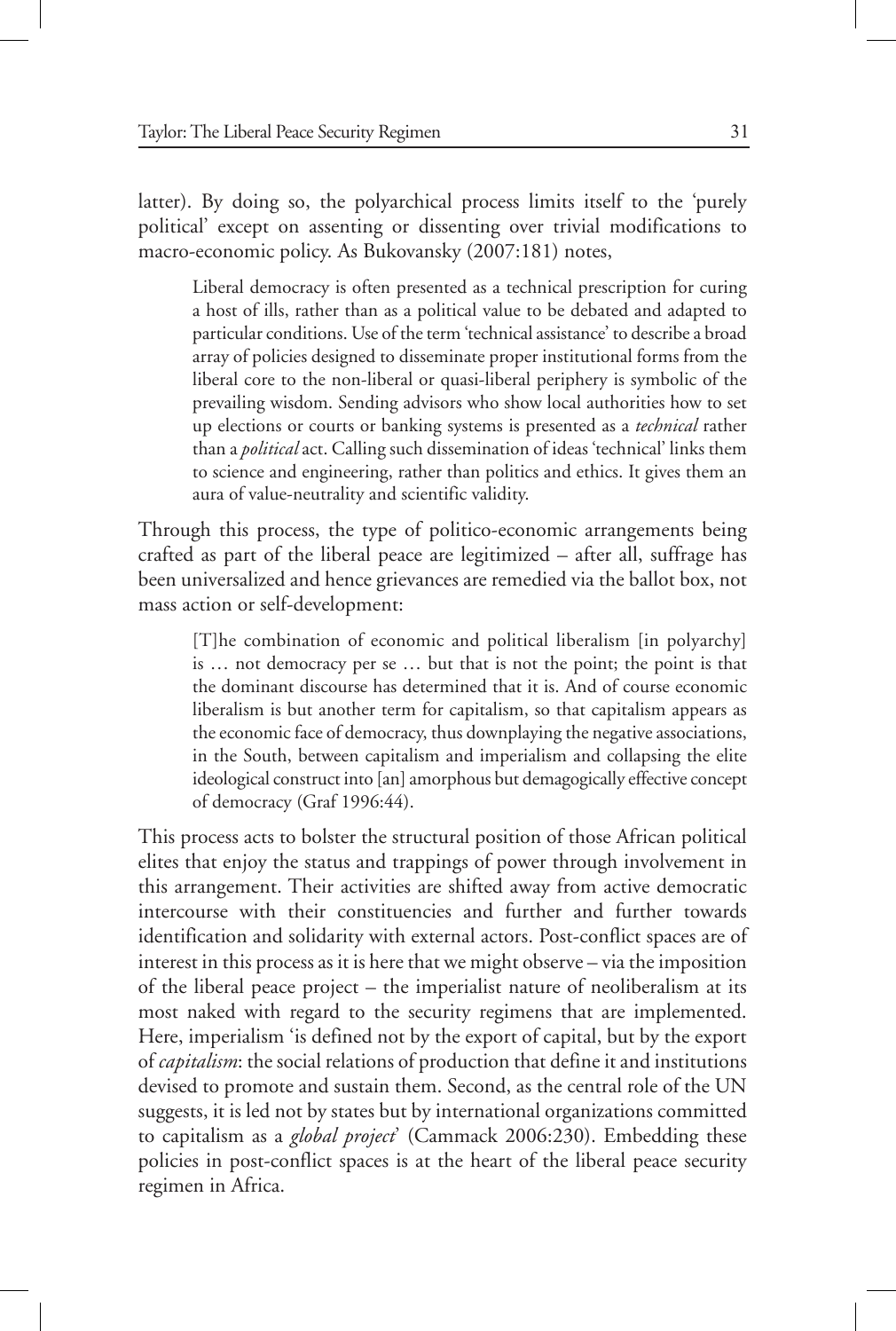#### **Civil Society: Winning Hearts and Minds**

According to Cammack (2006: 230), 'the leaders of the [neoliberal] project, in their efforts to embed and legitimise it, have worked as much through NGOs and "civil society" as through governments'. Moreover, '[s]pecialists, operating out of policy groups, foundations, think-tanks, university research institutes, and government agencies, bring long-range political considerations and issues concerning social stability to the attention of the dominant classes and their inner core in the corporate community' (Robinson 1996:27). By doing so, such activities constitute the vital mediating link between agency and structure in the development of policy and the building of hegemony. By acting within the realm of civil society, these activities are engaging the territory where hegemony is contested and (eventually) achieved, for 'in times of crisis the institutions of civil society remain as the primary site of the cohesion of new political forces that may create a new order' (Murphy 1994: 31).

This understanding tends to undermine the naïve belief that civil society is in itself a 'good thing', which mechanically enhances democracy and accountability. Instead, such a scenario can actually strengthen the position of the economic/political elites whilst providing a useful façade of legitimacy in the form of 'civil society'. As one analyst wrote on the tactic by the West of strengthening civil society in Africa, 'Assisting [elements within civil society] will lead to better economic decisions as well as strengthen governance: letting a hundred flowers bloom on the capitalist side of the civil society will help establish the rule and norms enabling societies to run themselves along the lines required by capital' (Moore 1996:140).

Of course, in many African countries, the bourgeois-like 'autonomous agentic individual' described by the dominant paradigm, the essential prerequisite in the making of civil society itself, is absent (Fatton 1999: 3). This is where donor funding of 'acceptable' organizations and/or the outright manufacture of such bodies is crucial as a means of informing and directing public debate towards neoliberal solutions to post-conflict crises. Such bodies can also serve as helpful mediating agents (organic intellectuals) for establishing a hegemonic project. In Africa, the proliferation of NGOs has seen them behave similarly to non-profit consultancies, taking instructions from their funders in the West. This is nothing short of latterday imperialism (Hearn 2007).

Exercises around such processes are integral to both the closure of debate during post-conflict transitions and to shaping the discourse around which post-war policies are formulated. The importance of this aspect of civil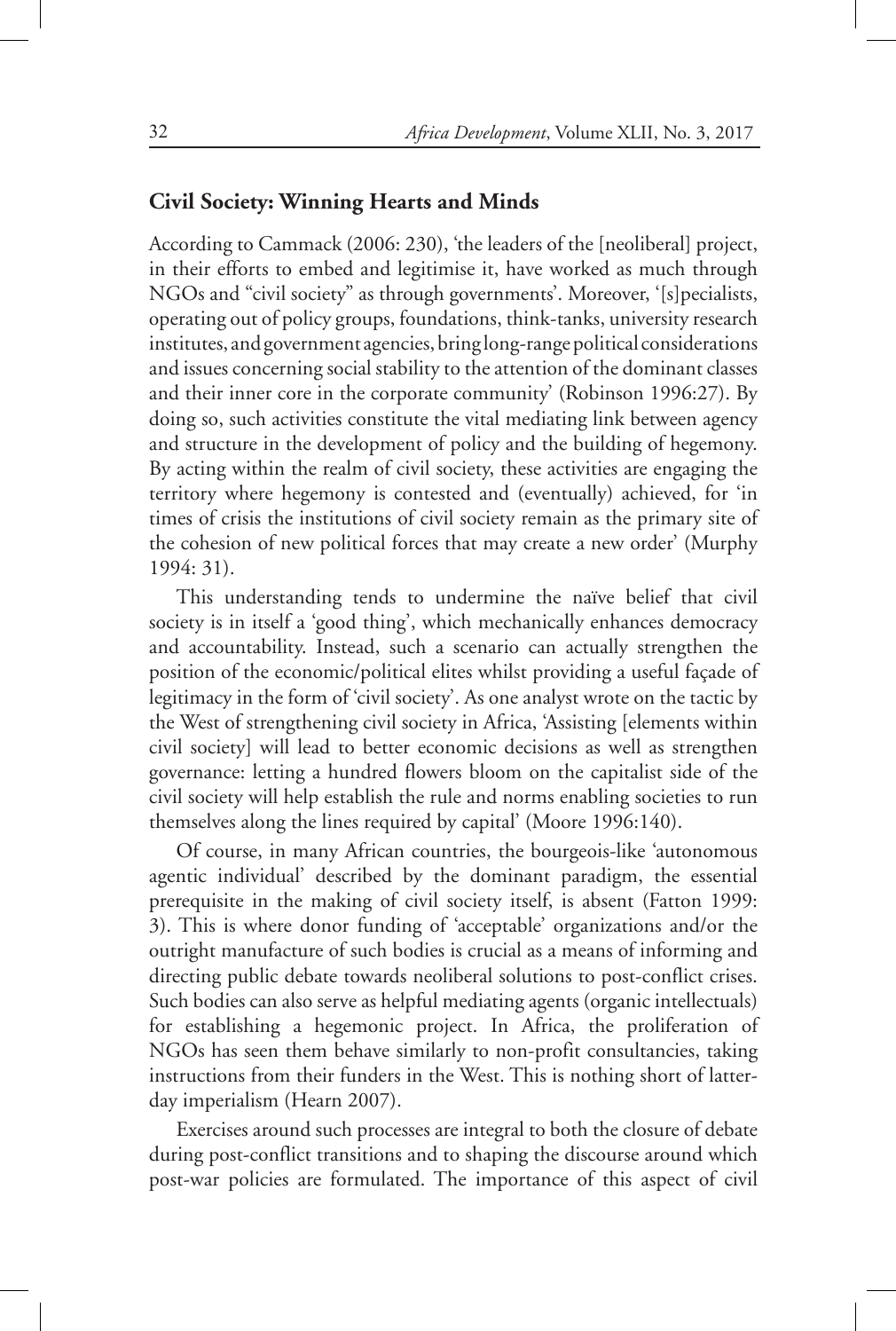society is 'that the consensus forged by these experts over the identification [and solution] of problems shapes the way that interests of states are defined' (Mittelman 1997:255). By acting thus, and in the absence of any strong alternative, business-aligned and donor-friendly elements within civil society – invariably donor-funded – contribute to the marginalization of any contrary impulses during the transition.

This limiting of the terrain of debate is essential for the elite classes as many of the conflicts that the advocates of liberal peace are seeking to resolve were predicated at the grassroots level around a form of resistance and revulsion of the anodyne form of democracy previously practised and abused by incumbent elites. In the absence of even nominal democracy, very often revolts were based on a deep antipathy towards the extant social order. Installing a popular democracy would thus pose a real threat to the ongoing capitalist order and the wider class interests that benefit from such a milieu (Friedman 1987). Indeed, very often amongst the rebel factions fighting in conflicts, capitalism and elitist forms of government were viewed as aggregate aspects of oppressive systems. Liberation rhetoric in such circumstances was then consciously anti-capitalist. Yet as a result of such aspirations, a means by which struggles can be undermined and privileged interests defended becomes imperative for the local elites, acting in tandem with their senior partners in the North. In such milieus, local groups within civil society that can marshal impressive international allies to contest the definition and uses of democratic institutions impose boundaries within which the discourse on what constitutes 'democracy' is defined, discussed and promoted (Koelble 1999:10).

These parameters are invariably defined as the 'middle ground', and space may be opened up for various contenders to negotiate themselves *within* this framework – a framework that is predicated upon variants of liberal democracy as the 'common sense' model upon which any postconflict dispensation may be based. By doing so the 'natural' and 'superior' explanations that neoliberalism provides are advanced. After all, the superiority of the neoliberal ideology and its evident common sense has emerged from an ostensibly 'free' debate (the mythical free market of ideas, central to liberal delusions about how politics is practised), where alternative viewpoints must surely have been proffered and shown to be lacking upon inspection. This process in fact has seen the elevation of neoliberalism as la *pensée unique* and the market as the ultimate arbiter of what is or is not acceptable, both economically and politically, and, increasingly, socially.

Similar attempts to create 'realistic' options for post-conflict policy choices are part and parcel of interventions into civil society by advocates of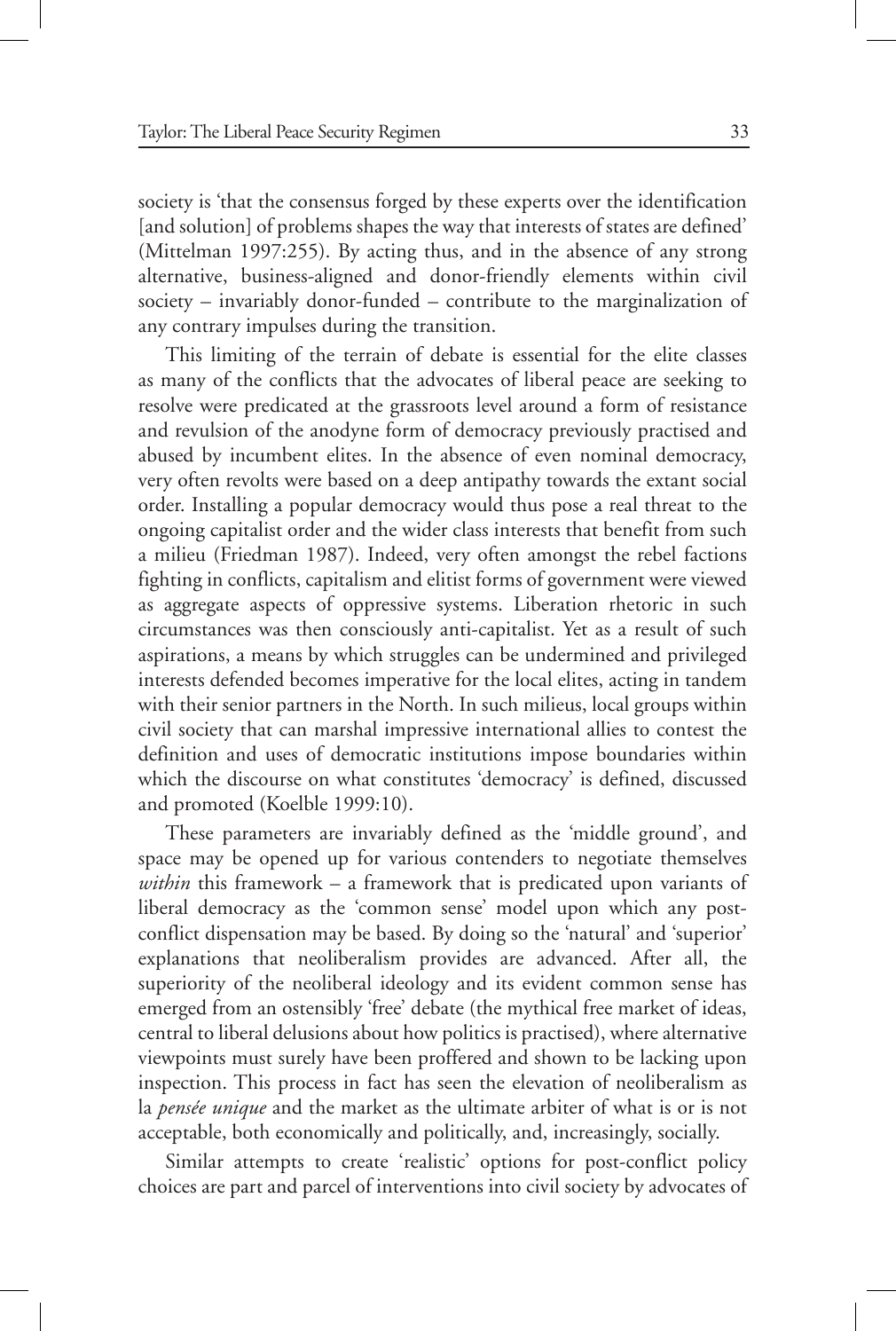the liberal peace, facilitating ideological conditions and a close fit between power, ideas and institutions for the construction of hegemony (Gill 1990). Such activities need not stem from a restricted intellectual base – indeed diversity is important as a self-legitimizing device – 'narrow orthodoxy or exclusiveness would be a self-defeating criterion', thus the ideas within the ranks of the organic intellectuals activators 'reach the outer boundaries of what might be ultimately acceptable' (Cox 1979: 260). In many respects, it is the *quantity* of advice and the message that is given within a particular remit from a particular epistemic community that counts, as well as the negative shaping of what is not possible.

However, at this point it can be asserted that a project based on liberalization, privatization and representing the dislocating effects of globalization has little chance of becoming hegemonic in Africa. For sure, a hegemonic project in the Gramscian sense needs a 'politics of support' as well as a 'politics of power', however mighty transnational capital and its state allies may be (Gamble 1988). This fundamental problem in advancing the liberal peace as a successful project in Africa, despite the hegemonic support it may enjoy at the global level, is massively compounded by the absence of hegemony in post-colonial Africa. Such a reality militates against any triumphant application of the liberal peace on the continent. What is left, then, is a virtual peace, satisfactory to donors and external actors, and also to the connected domestic elites, but not broadly sustainable nor able to enjoy hegemonic support. This conundrum is what I now turn to.

### **The Post-colonial African State and the Absence of Hegemony**

Due to the manner in which colonialism created artificial states in Africa and the nature of the independence process in most African countries, the ruling classes lack hegemony over society, at least in the Gramscian understanding of the concept (Gramsci 1971). By the ruling class, we mean the senior political elites and bureaucrats, the leading members of the liberal professions, the nascent bourgeoisie and the top members of the security arms of the state (Markovitz 1987:8). The early years of postcolonial nationalism in Africa were, broadly speaking, an attempt to build a project which bound society together around more issues than simply discontent with the imperial powers. This project quickly collapsed into autocracy and failure, a process accelerated by dynamics linked to the Cold War and to the failure by the new political leaders to make a decisive break from the past. Indeed, 'the nationalist movement which arose from the contradictions of the colonial economy achieved political independence not economic independence' (Ake 1981:93). Consequently, 'unlike the ascending bourgeoisie of Europe,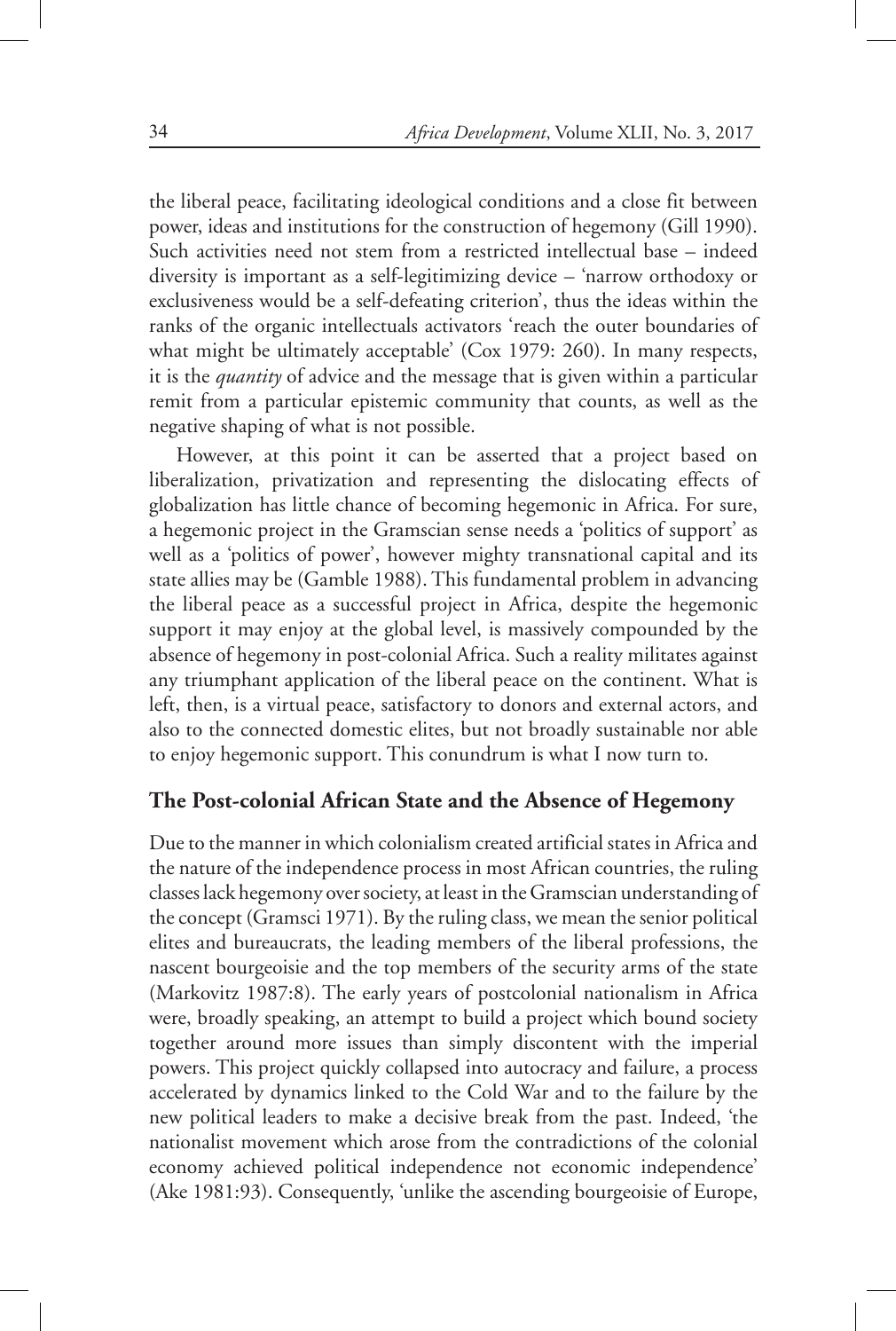which transformed all political and economic institutions into its own image and became socially hegemonic, the petit-bourgeoisie in Africa has no criteria of its own, it merely inherited colonial institutions with which the mass of the people did not identify' (Nabudere 2011:58).

Of course, 'Africa's leaders are neither autonomous nor robots; they reflect diverse class and fractional interests located within the continent but separable from their extra-continental connections' (Shaw 1985:5). These interests vary from state to state and within each state too: 'state power rests in the hands of a local class or classes which constitute the ruling class. This class or classes have their own class interests arising from the place they occupy in social production' (Shivji 1980:7). How the centralized organs of the state relate to the external depends on the positions of various domestic classes and the balance of forces between the external and the internal. Indeed, 'African interests can expel and exclude external interests should they wish to do so. In practice they rarely exercise this option, preferring to modify the "balance of power" over time through almost continuous negotiation' (ibid.:11). One major reason for this is due to the development of a colonial elite (Amadi 2012), created by the uneven nature of dependent development (Friedmann and Wayne 1977:413). These ruling cliques are attached to the centre often through corruption (Okowa 1995; Ndikumana and Boyce 2011). The connection between these cliques aligns many African nations' economic, political and social policies towards those of the core (Sekhri 2009:248). This is arguably the ultimate cause of failure (Amin 2002).

Within the realm of the superstructure, moral and political modes that rise above notions of economic–corporate interests, and instead reflect broader ethico-political ones, have remained missing in most parts of Africa even today. Consequently, because the ruling classes have been unable to preside over a hegemonic project that is viewed as legitimate by the majority of domestic society, they have been forced to revert to modalities of governance that seeks to dominate (if not destroy) opponents. These are commonly expressed through both the threat and actual use of violence and the immediate disbursal of material benefits to supporters within the context of neo-patrimonial regimes (LeVine 1980; Jackson and Rosberg 1982; Medard 1982; Callaghy 1984; Sandbrook 1985; Callaghy 1987; Crook 1989; Bayart 1993; Bratton and Van de Walle 1994; Chabal 1994; Bratton and Van de Walle 1997; Tangri 1999; Chabal and Daloz 1999). Without these twin strategies the ruling elites in much of Africa cannot maintain order. After all, 'the state [in Africa], unlike the bourgeois state, is not entrenched in the society as a whole. It is ... a bureaucratic connivance' (Mafeje 1992: 31).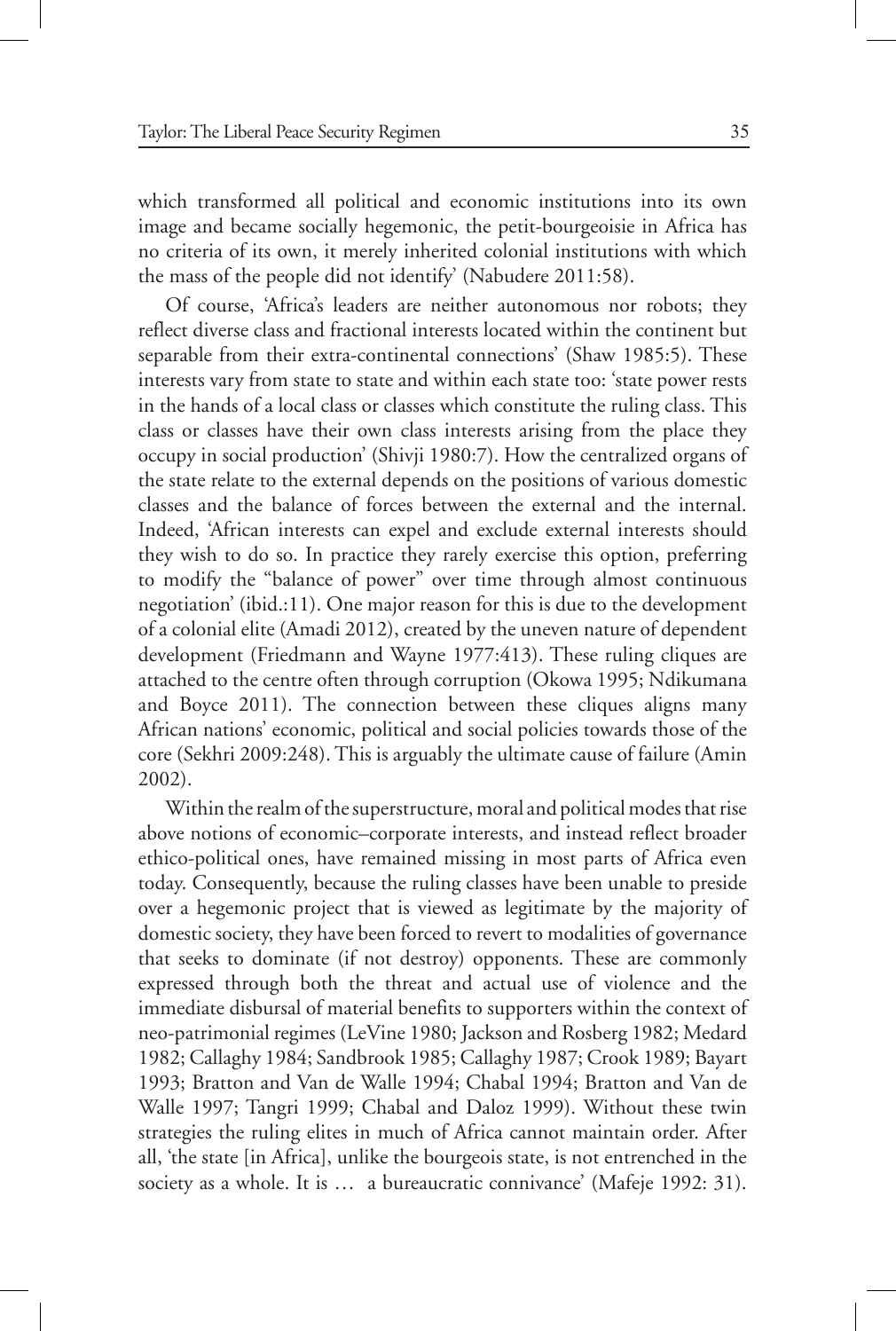What ideological legitimacy, 'in the sense of a theoretical legitimation of the status quo … is expressed in the concept of "development", which is "that which we are all in favour of" and given statistical respectability in figures measuring the growth of commodity production' (Williams 1982: 40). But often, beyond such rhetoric, the substance of this belief in 'development' is pretty thin.

The sort of political culture that has matured has had important consequences for Africa, further adding to the *problematique* of underdevelopment. In general, the modes of governance in Africa have encouraged despotism and unpredictability. As a result, for most of the postcolonial period, much of Africa has been trapped in cycles of crises, which have stimulated societal conflict. In the absence of hegemony, Africa's leaders have relied on effected control and patronage. Although Africa's elites undoubtedly command the state apparatus with varying levels of intensity, their own practices often undermine and subvert the state's institutions and the effectiveness of its bureaucracy on a daily basis. Because most African elites exercise power in circumstances that lack hegemony, the relative autonomy of the state is absent and their rule is intrinsically unstable (Fatton 1999). This means that there is very little political space to allow reform and autocracy is relied on as a means of control.

Central to this milieu is the fact that class power in Africa is fundamentally dependent upon state power and capturing the state – or at least being linked favourably to those within the state – and is an essential precondition for acquisition and self-enrichment. 'The absence of a hegemonic bourgeoisie, grounded in a solid and independent economic base and successfully engaged in a private accumulation of capital, has transformed politics into material struggle' (Fatton 1988:34). As a result, the bourgeoisie in Africa is generally weak and nascent. This translates into an absence of bourgeois hegemony, resulting in autocracy and economic irrationality. 'Political instability is … rooted in the extreme politicization of the state as an organ to be monopolized for absolute power and accelerated economic advancement' (Fatton 1988:35). Instead of a stable hegemonic project that binds different levels of society together, what we have in Africa is an intrinsically *unstable* personalized system of domination. Absolutism reigns and power is maintained through patrimonial power via the illegal commandeering of state resources. Corruption, not hegemonic rule, is the cement that binds the system together and links the patron and his predatory ruling class together (Fatton 1988:36). When this falls apart, what is left is warlordism (Reno 1998). Of course, given that one of the prescriptions of the liberal peace is liberal democracy, the willingness of actors to partake in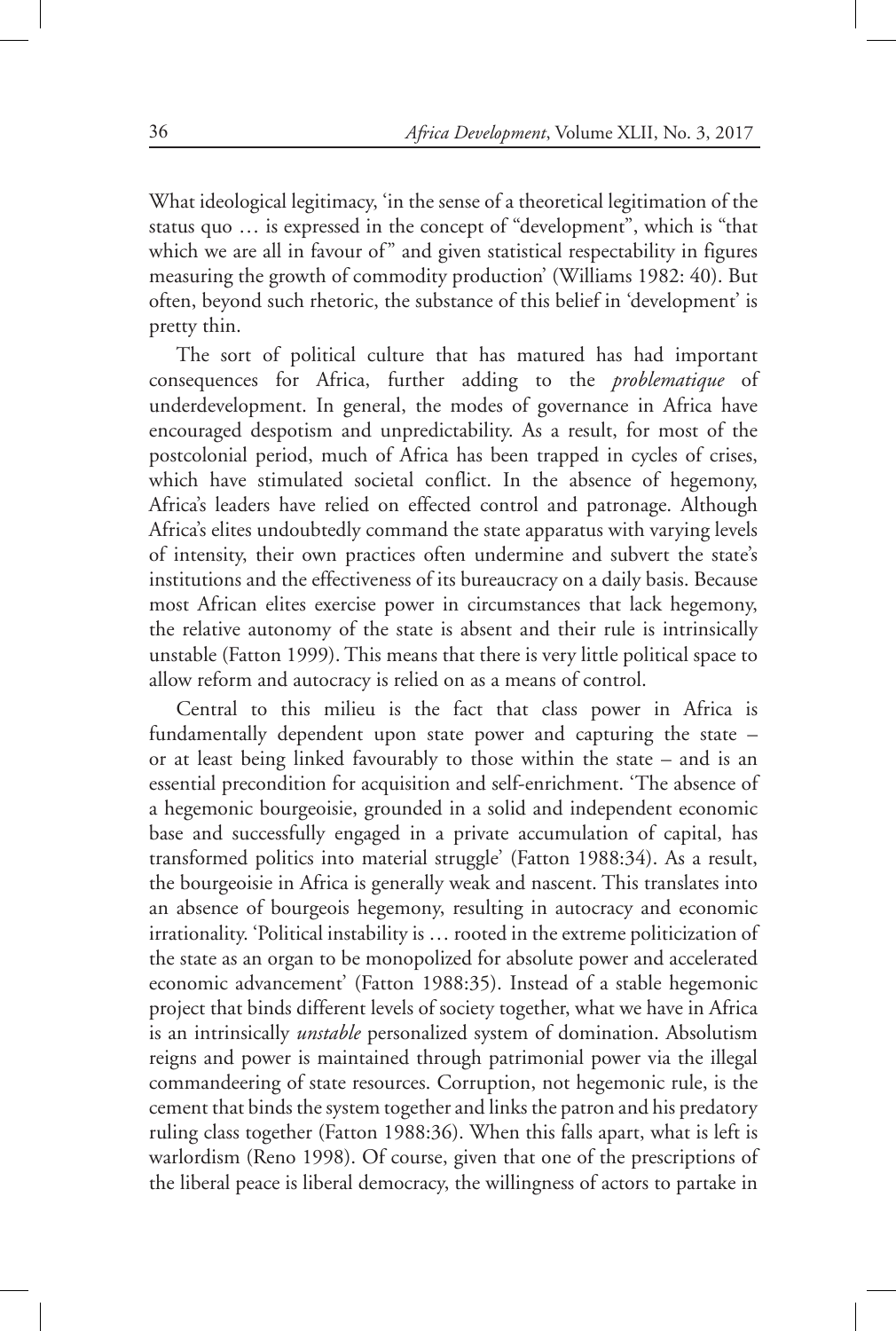competitions where they might lose – and the linked willingness of losers to surrender power – hugely compromises the basic assumptions of the liberal peace. A mythical Africa is the terrain upon which the liberal peace is being asked to navigate.

The fact is that a hegemonic project that encompasses national development and a broad-based productive economy is far less of a concern (and in fact, might stimulate opposition) to elites within neo-patrimonial systems than the continuation of gainful utilization of resources for the individual advantage of the ruler and his clientelistic networks. Where the bureaucracy still exists, it has developed its own set of interests (personal survival) and logic as prebendary organizations that further distort their role away from the ideal-type rational–bureaucratic model inherent in the representations of developmental agencies and the UN family more towards a loose set of skeleton institutions lacking in most capacities other than to act as predators upon the population or gatekeepers to resources. Paradoxically,

Intense processes of class formation based on the struggle to death between contending blocs to capture the state for the establishment of predatory rule, and the utter dependence of African societies on external constellations of financial and military power, have ultimately contributed to the decay of the African state (Fatton 1999:4).

Such a milieu necessarily breeds a deep reluctance to give up state power as capturing the state – or at least being linked favourably to those who command its apparatus – and is usually a precondition for acquisition and self-enrichment. Questions of national development are deemed abstract and unimportant unless they either directly threaten the incumbents' positions or can be utilized to garner increased resource flows. If political elites do ever articulate a vision for the country, 'their notion of emerging out of economic backwardness amounts essentially to Westernisation', where 'the general trend is to try and stimulate economic growth within the context of the existing neo-colonial economic structure' (Ake 1981:139). This is indeed an accurate appraisal of the contemporary 'development strategies' which characterize much of Africa.

The external domination of Africa's economies and the pathologies of dependency that this engenders, constructed during the colonial period, have proven markedly resilient. 'The root dilemma of Africa's economic development has been the asymmetry between the role of the continent in the world and the degree to which that world … has penetrated Africa' (Austen 1987:271). Broadly speaking, 'The rigidity of the international division of labour has not allowed African economies to break out of the role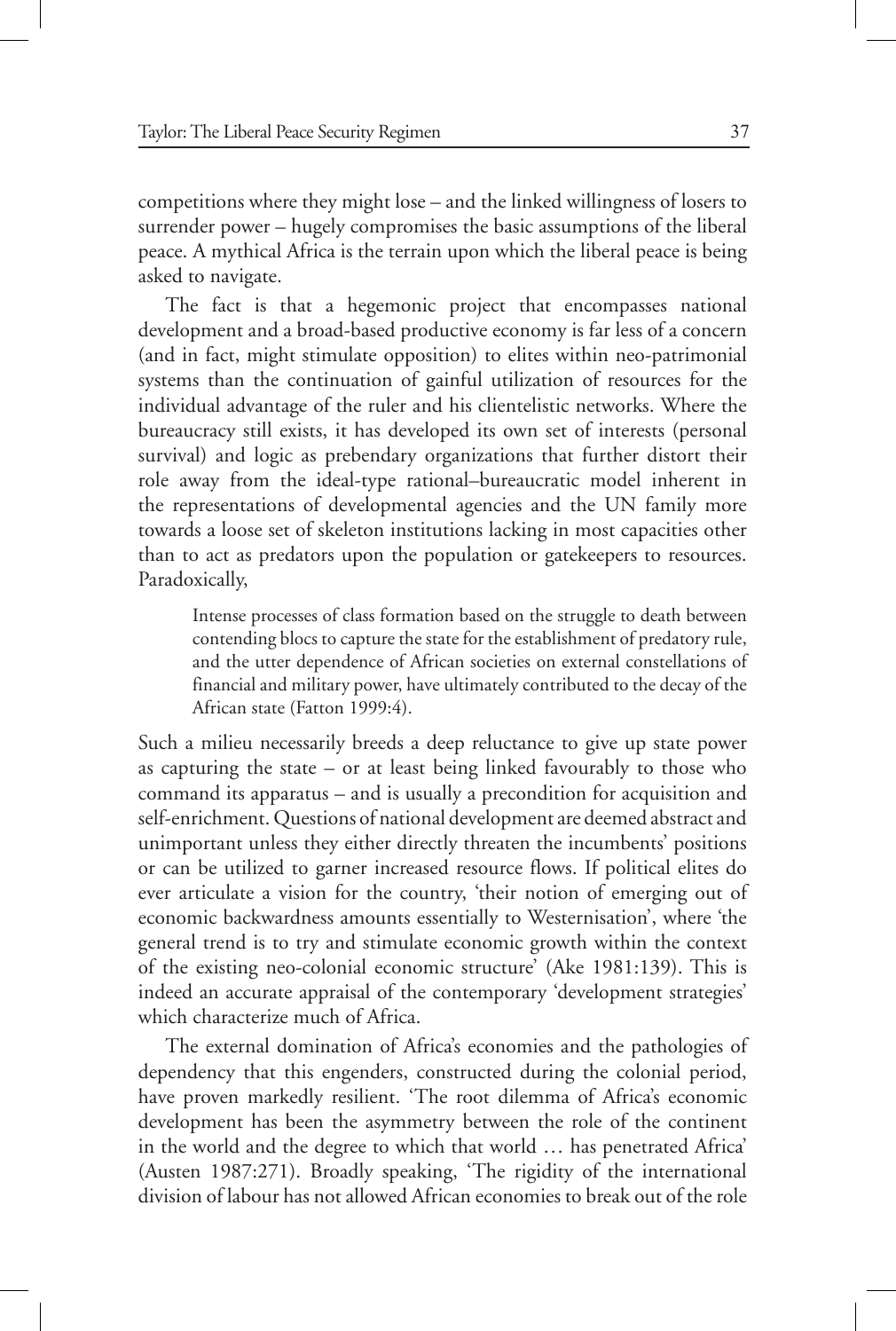of primary producers, for reasons which include lack of access to technology, the comparative advantage of the industrialised nations in manufacturing, and the constraints of the domestic market' (Ake 1981: 92). Walter Rodney captures this reality:

African economies are integrate into the very structure of the developed capitalist economies; and they are integrated in a manner that is unfavourable to Africa and insures that Africa is dependent…. [S]tructural dependence is one of the characteristics of underdevelopment (Rodney 2012 [1972]: 25).

In short, 'the geo-economy of [Africa] depends on two production systems that determine its structures and define its place in the global system: 1) the export of "tropical" agricultural products: coffee, cocoa, cotton, peanuts, fruits, oil palm, etc.; and 2) hydrocarbons and minerals: copper, gold, rare metals, diamonds, etc.' (Amin 2010:30). This has not radically changed since independence and will certainly not be changed by the liberal peace security regimen.

Indeed, the demands of the liberal peace vis-à-vis procedural democracy (measured by election cycles) and economic liberalization only help cement post-conflict African states into structures of dependency. True development and independence are not on the agenda; in fact the elements of the liberal peace are designed so as to preclude such expressions of African agency. Rather, locking-in neoliberal reforms and granting a thin veneer of legitimacy is at the heart of the liberal peace security regimen. Good governance issues may be seen in this light as a means to 'reformulate and redefine the public sphere and rules for economic policy, according to orthodox marketmonetarists postulates in macroeconomics (fiscal and monetary policy) and microeconomics (e.g. trade, labour market and industrial policy)' (Gill 1998: 30). These serve as the vanguard in societal restructuring, further acting to constrain the autonomy of domestic elites, whilst at the same time bolstering the position of those fractions sympathetic to the agenda being advanced by the donors. Either way, the project of rebuilding society after conflict is, in the final analysis, controlled by non-African actors.

#### **Conclusion**

The hegemony surrounding what is needed to foster a positive peace can be linked to the broader global political economy. 'Since capitalism encompasses the entire globe, its architects require a universal vision, a picture of a globally conceived society, to join classes in different countries … [in order] to institutionalise global capital accumulation by setting general rules of behaviour and disseminating a developmentalist ideology to facilitate the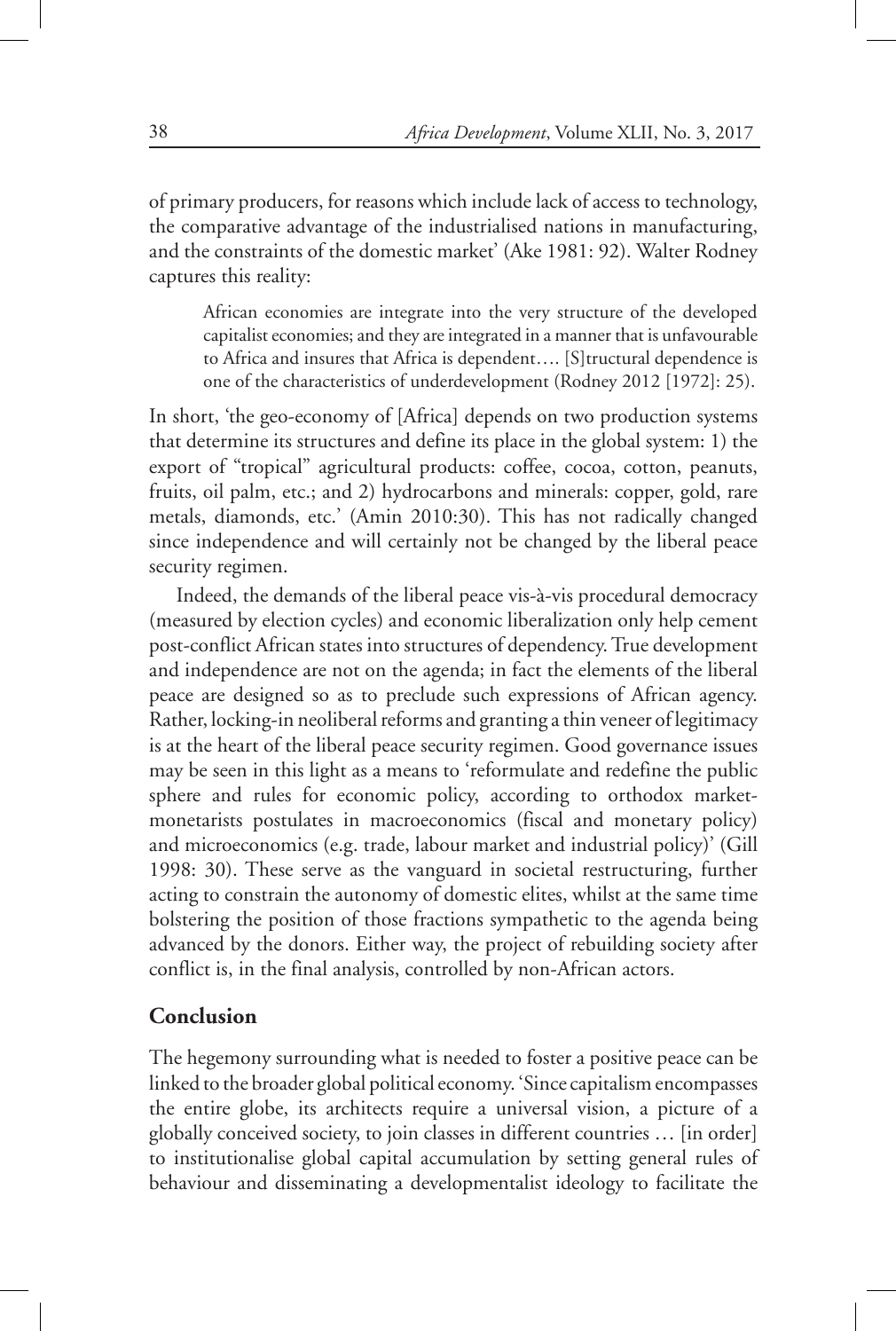process' (Mittelman and Pasha 1997: 51). The liberal peace can thus be conceived as part of this process, confirming the long-held assertion that capital 'compels all nations, on pain of extinction, to adopt the bourgeois mode of production; it compels them to introduce what it calls civilisation into their midst' (Marx and Engels 2004 [1888]: 38). At issue then is the question of whether or not the promotion of the liberal peace is actually a rather ill-disguised attempt at promoting capitalist restructuring in postconflict societies in Africa. I suggest that this is indeed so.

Certainly, when we examine the UN, we see that 'systematic institutional reform pursued by Kofi Annan after he became UN Secretary-General at the beginning of 1997 … effected a shift from security through peacekeeping (Annan's previous remit) to security through capitalist hegemony, and succeeded by 2005 in transforming the UN into the lead agency for the global dissemination of capitalist values and imperatives' (Cammack 2006: 229–30). In the post-Cold War era, it has been possible for the advocates of neoliberalism to reframe the very underpinning of what constitutes peace and post-conflict re-building (the 'liberal peace') in quite explicit directions. The UN's understanding of what peace and security is underscores this point:

In the post-Cold War era, peace and security can no longer be defined simply in terms of military might or the balance of terror. The world has changed. Lasting peace requires more than intervention of Blue Helmets on the ground. Effective peace-building demands a broader notion of human security…. In today's world, the private sector is the dominant engine of growth; the principal creator of value and wealth; the source of the largest financial, technological, and managerial resources. If the private sector does not deliver economic and economic opportunity – equitably and sustainably – around the world, then peace will remain fragile and social justice a distant dream (Annan 1997).

The whole point of the liberal peace's security regimen is to construct the institutional framework that will allow the private sector to 'deliver' and work its magic in post-conflict spaces. The liberal peace project cannot be divorced from such realities. However, its true goals are hidden by various discourses, which seek to mask their own partialities and present as wholly commonsensical the components contained within peacebuilding projects. The effect is to present a set of policies infused with the disciplines and class logic of capitalism as if they were inspired by disinterested benevolence. In effect, the liberal peace security regimen ignores and obscures the fundamental fact that 'political power, properly so called, is merely the organised power of one class for oppressing another' (Marx and Engels 2004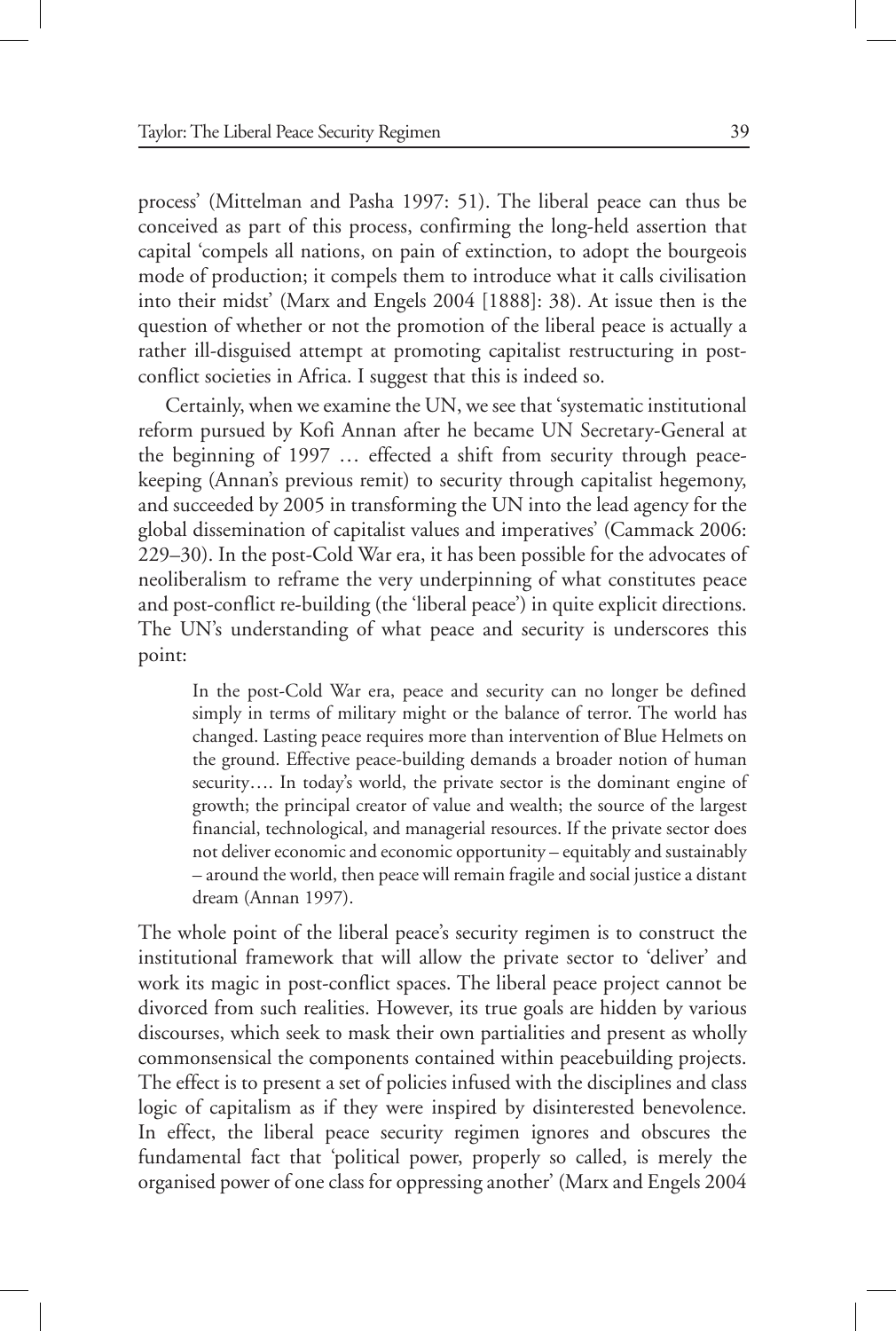[1888]: 60–61). It is, in short, an ideology masquerading as objective facts. Uncovering this and the interests that lie behind it is the essential first step towards proposing alternatives. As Gramsci notes:

For the philosophy of praxis, ideologies are anything but arbitrary; they are real historical facts which must be combated and their nature as instruments of domination revealed, not for the reasons of morality etc. but for reasons of political struggle: in order to make the governed intellectually independent of the governing, in order to destroy one hegemony and create another, as a necessary moment in the revolutionising of praxis (1988:196).

The possibilities of alternative space do exist. As has been noted, there is a profound contradiction within the liberal peace project in Africa, which means that other policies are vital. The contradiction is namely that whilst the liberal peace might reflect the impulses of a transnationalized neoliberal hegemony, in Africa the very basic foundations of a domestic hegemonic project are in the main wholly absent. This disjuncture means that there is a general failure to situate the liberal peace in Africa in its proper context, as well as a distinct naiveté in evaluating its potential to bring about change in post-conflict scenarios on the continent. But this reality opens up interesting possibilities for social organization in Africa.

Scepticism towards the liberal peace is based largely on an understanding of how politics in Africa works under conditions of postcolonial underdevelopment. Unsurprisingly, the empirical state in Africa does not conform to Western conceptions of the Weberian state, something which is a given within the liberal peace. Indeed, it is precisely the rational– bureaucratic and hegemonic state that is taken as an assumed given within liberal peace prescriptions. This is hugely problematic as many of the accepted features of a democratic state are simply not present in large swathes of the continent. As Walter Rodney noted, 'African economies are integrated into the very structure of the developed capitalist economies; and they are integrated in a manner that is unfavourable to Africa and insures that Africa is dependent' (2012 [1972]:25). In underdeveloped and povertystricken state formations, the superstructure takes on specific features that do not easily lend themselves to the type of governance required for liberal democracy to prosper.

There is thus a profound disjuncture between the hegemonic support neoliberalism, and its manifestation as the liberal peace, enjoys at the global level and the general absence of hegemony locally in most post-conflict spaces. Such a reality militates against any successful application of the liberal peace and calls into question the very viability of most of the project's policy prescriptions, expectations and basic assumptions. As noted previously,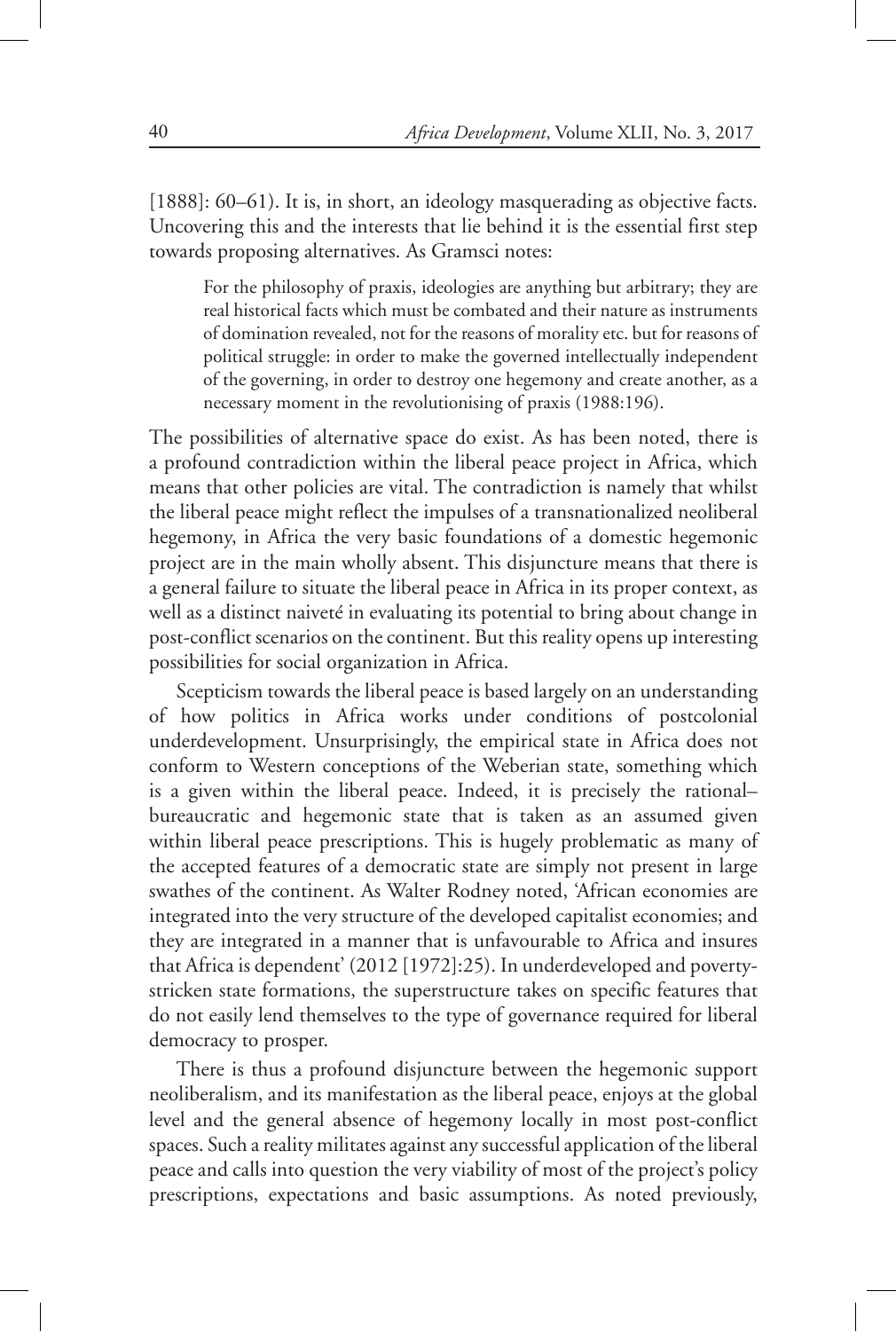what is left then is a virtual peace guaranteed by security regimens. These are generally acceptable to donors and other external actors, and also to their associated African allies, but are not maintainable without massive external support (de facto neo-colonialism), nor capable of benefitting from broadbased support by the bulk of the citizenry.

The liberal peace, then, replicates the classic errors of assumption that the IFIs made (and continue to make) vis-à-vis Structural Adjustment Programmes and Poverty Reduction Strategy Papers, as they are founded on a series of deeply imperfect suppositions:

[The externals] posit that development can be "private-driven," and that African bourgeoisies can suddenly have a change of heart and become the engine of the take-off, whereas these bourgeoisies have never shown any commitment to sustained productive investment. They posit that privatization leads necessarily to rational economic decisions and that private agents are inherently more virtuous and efficient than public servants, whereas revenues derived from the sale of state assets can be stolen and squandered, and private agents are bent on defending their own selfish interests rather than the collective good. They posit that democratic governance is compatible with the imposition of fiscal austerity in an environment which is already suffering from acute material deprivation, whereas SAPs' huge social costs are unlikely to be tolerated by docile and passive populations. Finally, they posit that trade liberalization will promote more efficient African economies whereas Africa's small industrial base is incapable of withstanding and surviving foreign competition without public protection (Fatton 1999:4).

Characterized by continued economic crises stimulated by underdevelopment and typified by enduring clientelism and a pattern of ongoing foreign aid disbursements, the 'international community' and the continent's leaders continue business pretty much as usual, even in post-conflict spaces. Sometimes the faces change, but the broad patterns remain. The tenets of the liberal peace and its security regimen are, it is suggested, part of this configuration, confirming Kwame Nkrumah's description of neo-colonialism, whereby 'the State which is subject to it is, in theory, independent and has all the outward trappings of international sovereignty. In reality its economic system and thus its political policy is directed from outside' (Nkrumah 1965:ix).

#### **References**

Abrahamsen, R., 2000, *Disciplining Democracy: Development Discourse and Good Governance in Africa*, London: Zed Books. Ake, C., 1981, *A Political Economy of Africa*, Lagos: Longman Nigeria.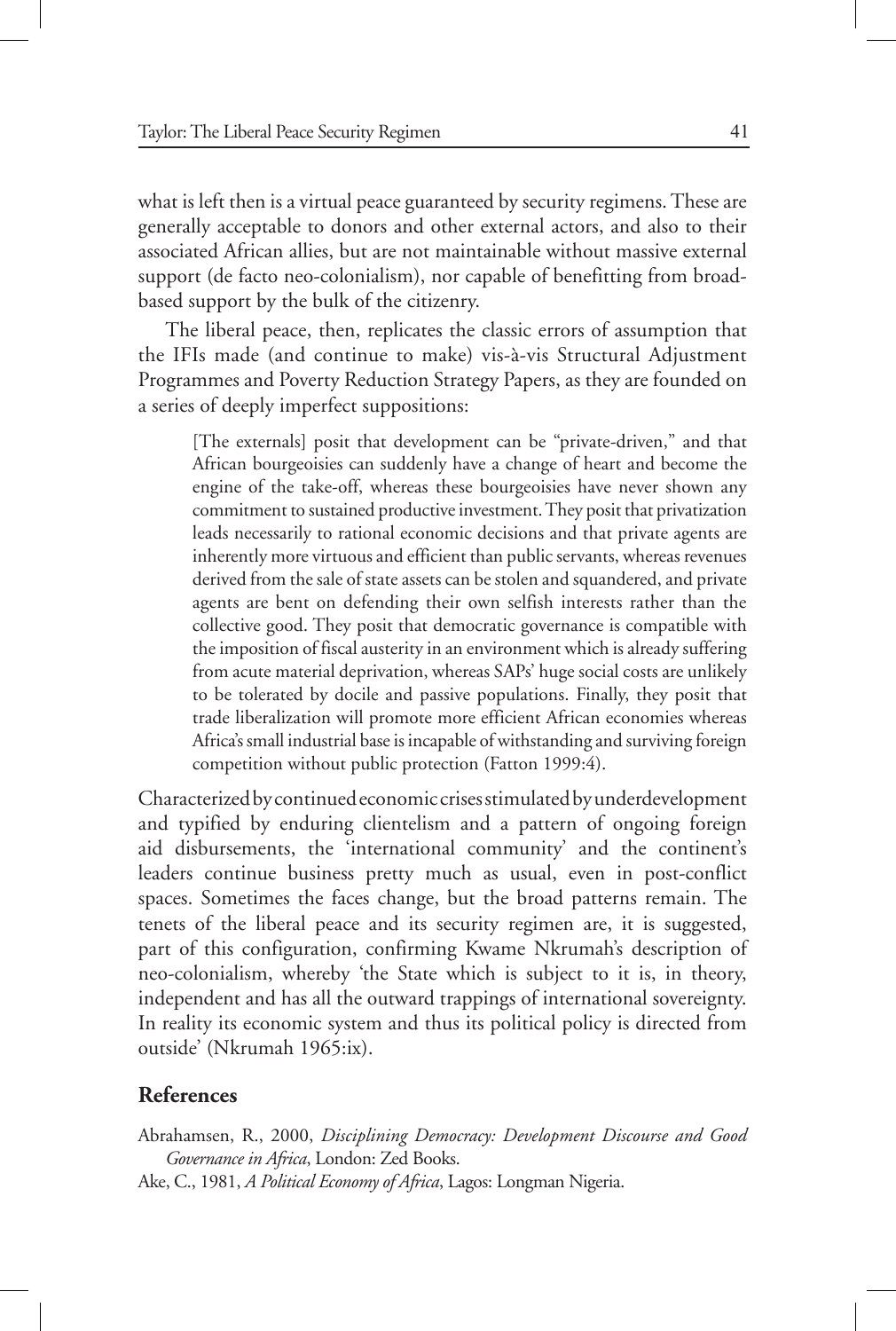- Amadi, L., 2012, 'Africa: Beyond the "New" Dependency: A Political Economy', *African Journal of Political Science and International Relations* 6 (8): 191–203.
- Amin, S., 2005, *The Liberal Virus: Permanent war and the Americanization of the World*, New Delhi: Aakar Books.
- Amin, S., 2002, 'Africa: Living on the Fringe', *New Agenda* 7.
- Annan, K., 1997, 'Secretary-General, in Address to World Economic Forum, Stresses Strengthened Partnership between United Nations, Private Sector', Press Release SG/ SM/6153.
- Austen, R., 1987, *Africa in Economic History*, Oxford: James Currey.
- Bates, T., 1975, 'Gramsci and the Theory of Hegemony', *Journal of the History of Ideas*  36 (2): 351–66.
- Bayart, J.-F., 1993, *The State in Africa: The Politics of the Belly*, London: Longman.
- Bratton, M. and Van de Walle, N., 1994, 'Neopatrimonial Regimes and Political Transitions in Africa', *World Politics* 46 (4): 453–89.
- Bratton, M. and Van de Walle, N., 1997, *Democratic Experiments in Africa: Regime Transitions in Comparative Perspective*, Cambridge: Cambridge University Press.
- Bukovansky, M., 2007, 'Liberal States, International Order, and Legitimacy: An Appeal for Persuasion over Prescription', *International Politics* 44 (2–3): 175–93.
- Callaghy, T., 1984, *The State-Society Struggle: Zaire in Comparative Perspective*, New York: Columbia University Press.
- Callaghy, T., 1987, 'The State as Lame Leviathan: The Patrimonial Administrative State in Africa' in Ergas, Z., ed., *The African State in Transition*, London: Macmillan.
- Cammack, P., 2006, 'UN Imperialism: Unleashing Entrepreneurship in the Developing World' in Mooers, C., ed., *The New Imperialists: Ideologies of Empire*, Oxford: Oneworld Publications.
- Chabal, P., 1994, *Power in Africa: An Essay in Political Interpretation*, New York: St. Martin's Press.
- Chabal, P. and Daloz, J.-P., 1999, *Africa Works: Disorder as Political Instrument*, Oxford: James Currey.
- Cox, R., 1979, 'Ideologies and the New International Economic Order: Reflections on Some Recent Literature', *International Organization* 33 (2): 257–302.
- Crook, R., 1989, 'Patrimonialism, Administrative Effectiveness and Economic Development in Côte d'Ivoire', *African Affairs* 88 (351): 205–28.
- Dahl, R., 1971, *Polyarchy: Participation and Opposition*, New Haven: Yale University Press.
- Fatton, R., 1988, 'Bringing the Ruling Class Back In: Class, State, and Hegemony in Africa', *Comparative Politics* 20 (3): 253–64.
- Fatton, R., 1999, 'Civil Society Revisited: Africa in the New Millennium', *West Africa Review* 1 (1).
- Friedman, M., 1962, *Capitalism and Freedom*, Chicago: University of Chicago Press.
- Friedman, S., 1987, *Building Tomorrow Today: African Workers in Trade Unions, 1970– 1984*, Johannesburg: Ravan Press.
- Friedmann, H. and Wayne, J., 1977, 'Dependency Theory: A Critique', *Canadian Journal of Sociology* 2 (4): 399–416.

Galtung, J., 1975, 'Three Approaches to Peace: Peacekeeping, Peacemaking, and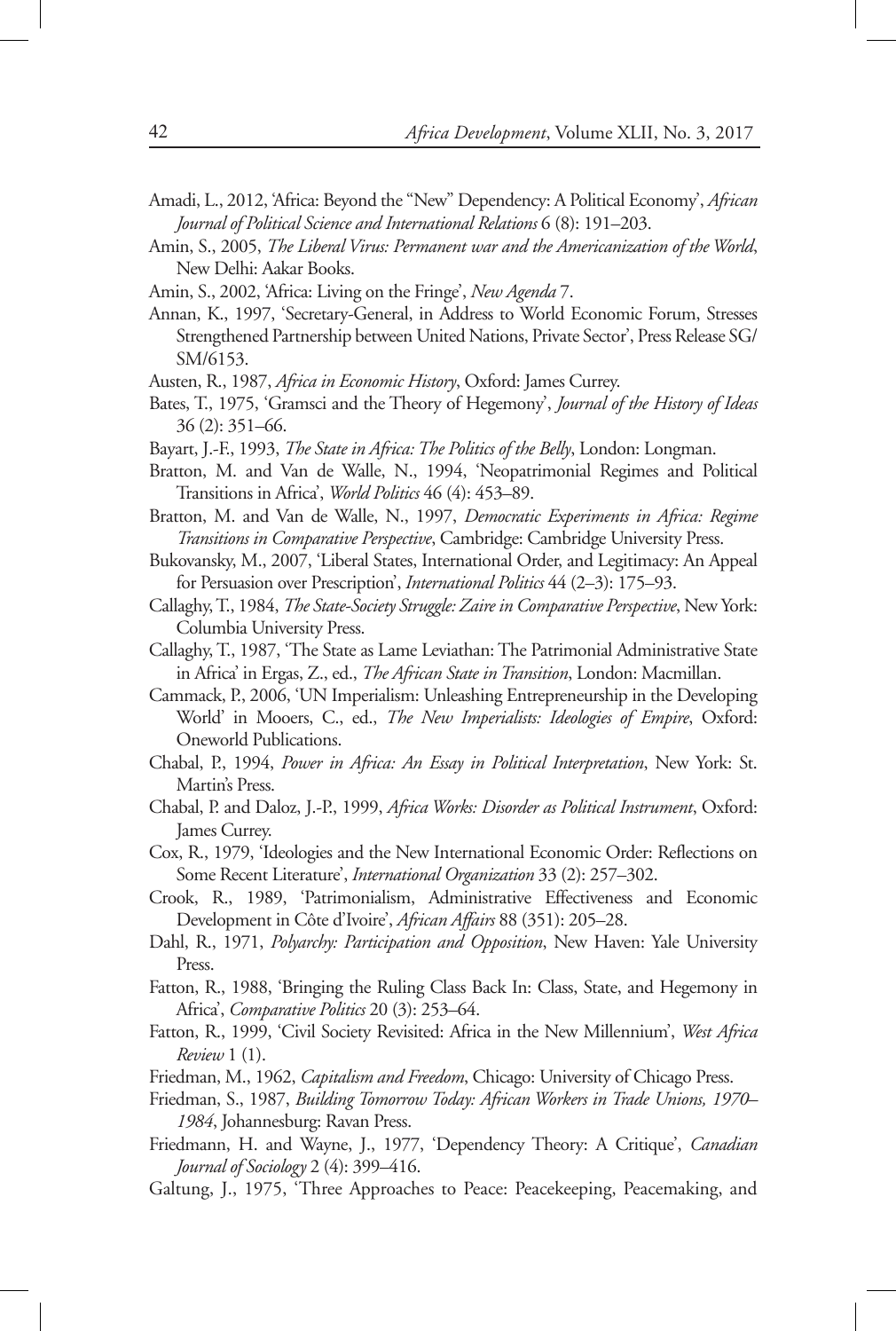Peacebuilding' in *Peace, War, and Defence – Essays in Peace Research Vol. 2*, Copenhagen: Christian Ejlers.

- Gamble, A., 1988, *The Free Economy and the Strong State: The Politics of Thatcherism*, London: Macmillan.
- Gill, S., 1990, *American Hegemony and the Trilateral Commission*, Cambridge: Cambridge University Press.
- Gill, S., 1998, 'New Constitutionalism, Democratisation and Global Political Economy', *Pacifica Review* 10 (1): 23–38.
- Gills, B., Rocamora, J. and Wilson, R., 1993, *Low Intensity Democracy: Political Power in the New World Order*, London: Pluto Press.
- Graf, W., 1996, 'Democratisation "For" the Third World: Critique of a Hegemonic Project', *Canadian Journal of Development Studies*, Special Issue.
- Gramsci, A., 1971, *Selections From the Prison Notebooks*, London: Lawrence and Wishart.
- Gramsci, A., 1988, *A Gramsci Reader*, London: Lawrence and Wishart.
- Harrod, J., 1997, 'Social Forces and International Political Economy: Joining the Two IRs' in Gill, S. and Mittelman, J., eds, *Innovation and Transformation in International Studies*, Cambridge: Cambridge University Press.
- Harkness, K., 2015, 'US Security Assistance in Africa: The Case for More', *Parameters*  45 (2): 13–24.
- Hearn, J., 2007, 'African NGOs: The New Compradors?', *Development and Change* 38 (6): 1095–110.
- Hobsbawm, E., 2007, *Globalisation, Democracy and Terrorism*, London: Little, Brown.
- Hyden, G., 1997, 'Foreign Aid and Democratisation in Africa', *Africa Insight* 27 (4).

Jackson, R. and Rosberg, C., 1982, *Personal Rule in Black Africa: Prince, Autocrat, Prophet, Tyrant*, Los Angeles: University of California Press.

- Klein, N., 2007, *The Shock Doctrine: The Rise of Disaster Capitalism*, London: Allen Lane.
- Koelble, T., 1999, *The Global Economy and Democracy in South Africa*, New Brunswick NJ: Rutgers University Press.
- LeVine, V., 1980, 'African Patrimonial Regimes in Comparative Perspective', *Journal of Modern African Studies* 18 (4): 657–73.
- Mafeje, A., 1992, *In Search of Alternatives: A Collection of Essays on Revolutionary Theory*, Harare: SAPES.
- Markovitz, I., ed., 1987, *Studies in Power and Class in Africa*, Oxford: Oxford University Press.
- Marx, K. and Engels, F. (2004) [1888], *The Communist Manifesto*, Beijing: Foreign Languages Press.
- Medard, J., 1982, 'The Underdeveloped State in Tropical Africa: Political Clientelism or Neo-patrimonialism' in Clapham, C., ed., *Private Patronage and Public Power: Political Clientelism in Modern States*, London: Pinter.
- Mittelman, J., 1997, 'Rethinking Innovation in Internal Relations: Global Transformation at the Turn of the Millennium' in Gill, S. and Mittelman, J., eds, *Innovation and Transformation in International Studies*, Cambridge: Cambridge University Press.